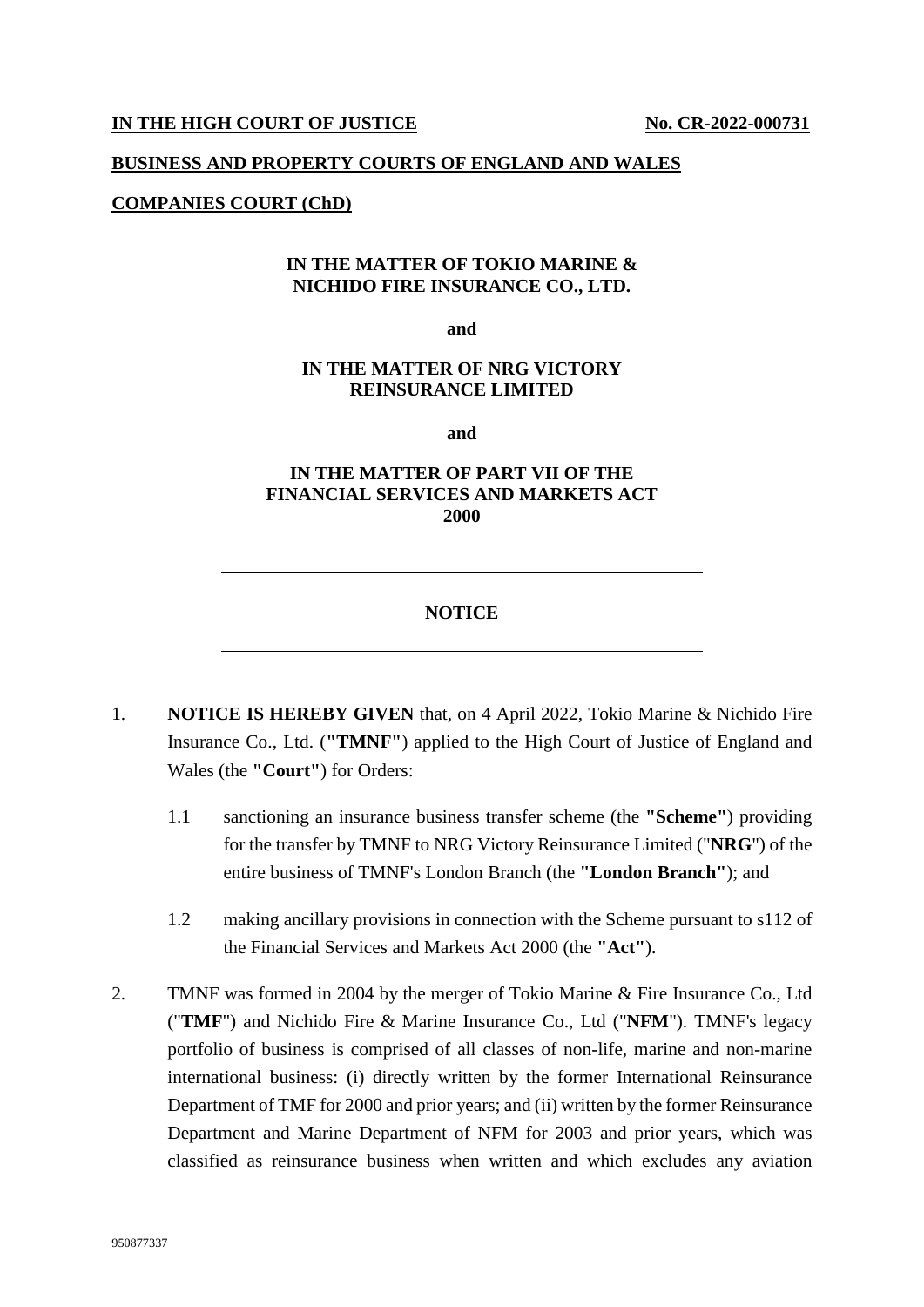business unless incidentally written (the "**Legacy Portfolio**"). The Legacy Portfolio was relocated to the London Branch with effect from 1 March 2021, with the exception of a limited number of policies<sup>[1](#page-1-0)</sup> (the "London Branch Business") and the London Branch Business is now being transferred to NRG pursuant to the Scheme.

- 3. The proposed transfer will result in the London Branch Business, formerly carried on by TMNF, being carried on by NRG. All claims being dealt with before the proposed transfer in relation to the London Branch Business will, following the transfer, be dealt with on behalf of NRG. All claims arising after the transfer will be dealt with by or on behalf of NRG. The proposed transfer will secure the continuation by or against NRG of any legal proceedings by or against TMNF that relate to rights and obligations in respect of the London Branch Business.
- 4. The application will be heard on 7 July 2022 before a Judge of the Chancery Division of the High Court at 7 Rolls Building, Fetter Lane, London EC4A 1NL, United Kingdom. Any person or persons who considers that the Scheme would adversely affect them is entitled to make representations in writing; to appear at the hearing and make representations in person; and/or instruct a barrister or solicitor advocate to appear as their representative. If you intend to instruct someone to appear on your behalf, or to appear at the hearing yourself (to make representations rather than simply attending), please give written notice of that intention, setting out the reasons why you believe that the Scheme might adversely affect you. You should send such notices, or make any written representations, to the solicitors named below, as soon as possible and preferably by close of business on 30 June 2022. TMNF will share any objections and/or representations received before the hearing with the UK Prudential Regulation Authority, the Financial Conduct Authority and the Court.
- 5. Copies of a report on the terms of the Scheme prepared pursuant to s109 of the Act (the "**Independent Expert's Report**"); the Scheme document and a statement setting out a summary of the terms of the Scheme and containing a summary of the Independent Expert's Report can be found at [https://www.tokiomarine](https://www.tokiomarine-nichido.co.jp/en/news/2204_uk.html)[nichido.co.jp/en/news/2204\\_uk.html and will be provided free of charge by the](https://www.tokiomarine-nichido.co.jp/en/news/2204_uk.html)  solicitors for TMNF named below upon request.

<span id="page-1-0"></span><sup>1</sup> Policies issued by TMNF to cedants located in North Korea; Cuba; Iran; Venezuela and Syria were not relocated to the London Branch. Those policies remain with TMNF in Japan and are not included in the Scheme. In addition, policies issued to one cedant located in Russia are also excluded from the Scheme and those policies will remain with TMNF in Japan.